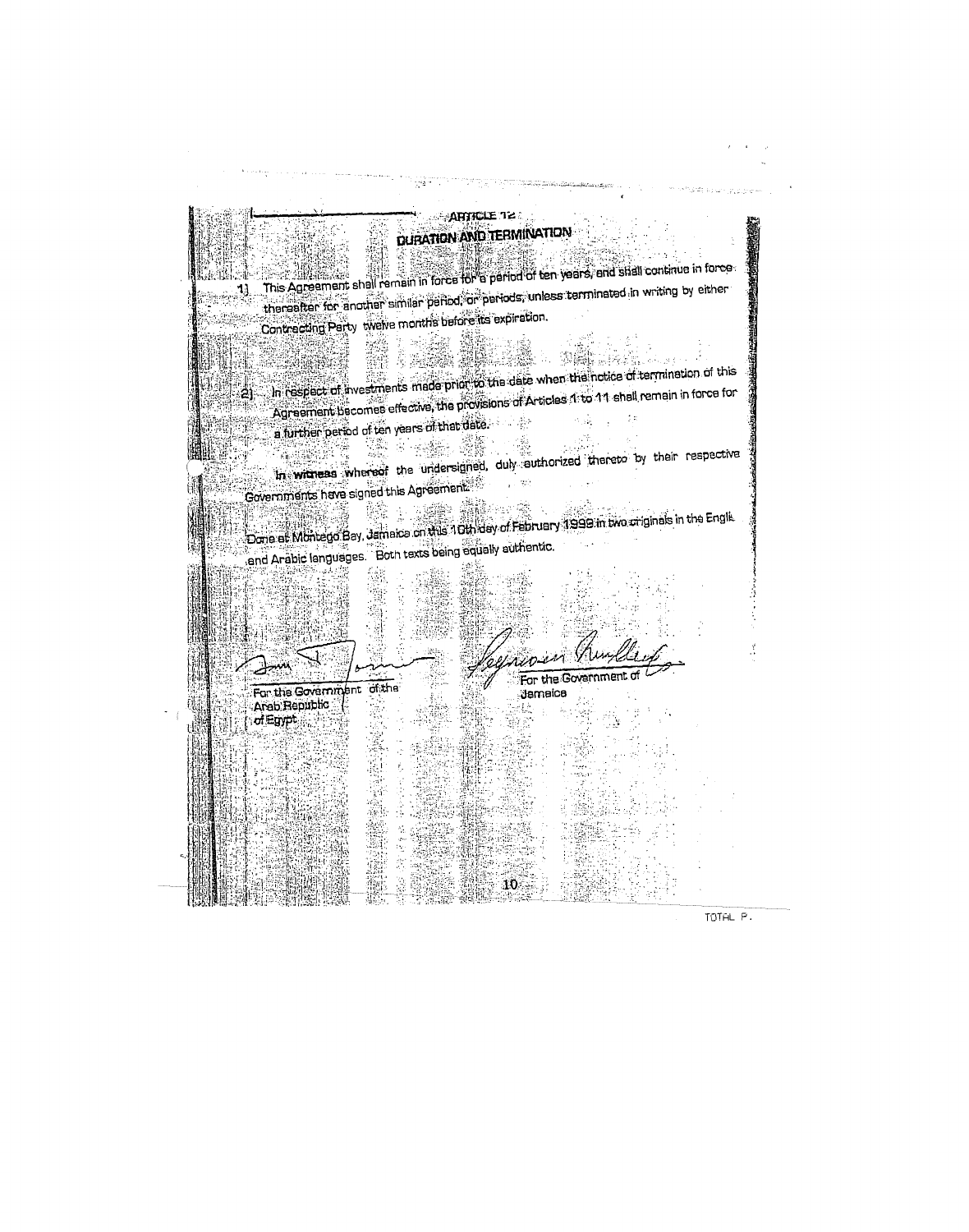

 $\label{eq:2.1} \frac{1}{2} \sum_{i=1}^n \frac{1}{2} \sum_{j=1}^n \frac{1}{2} \sum_{j=1}^n \frac{1}{2} \sum_{j=1}^n \frac{1}{2} \sum_{j=1}^n \frac{1}{2} \sum_{j=1}^n \frac{1}{2} \sum_{j=1}^n \frac{1}{2} \sum_{j=1}^n \frac{1}{2} \sum_{j=1}^n \frac{1}{2} \sum_{j=1}^n \frac{1}{2} \sum_{j=1}^n \frac{1}{2} \sum_{j=1}^n \frac{1}{2} \sum_{j=1}^n \frac{$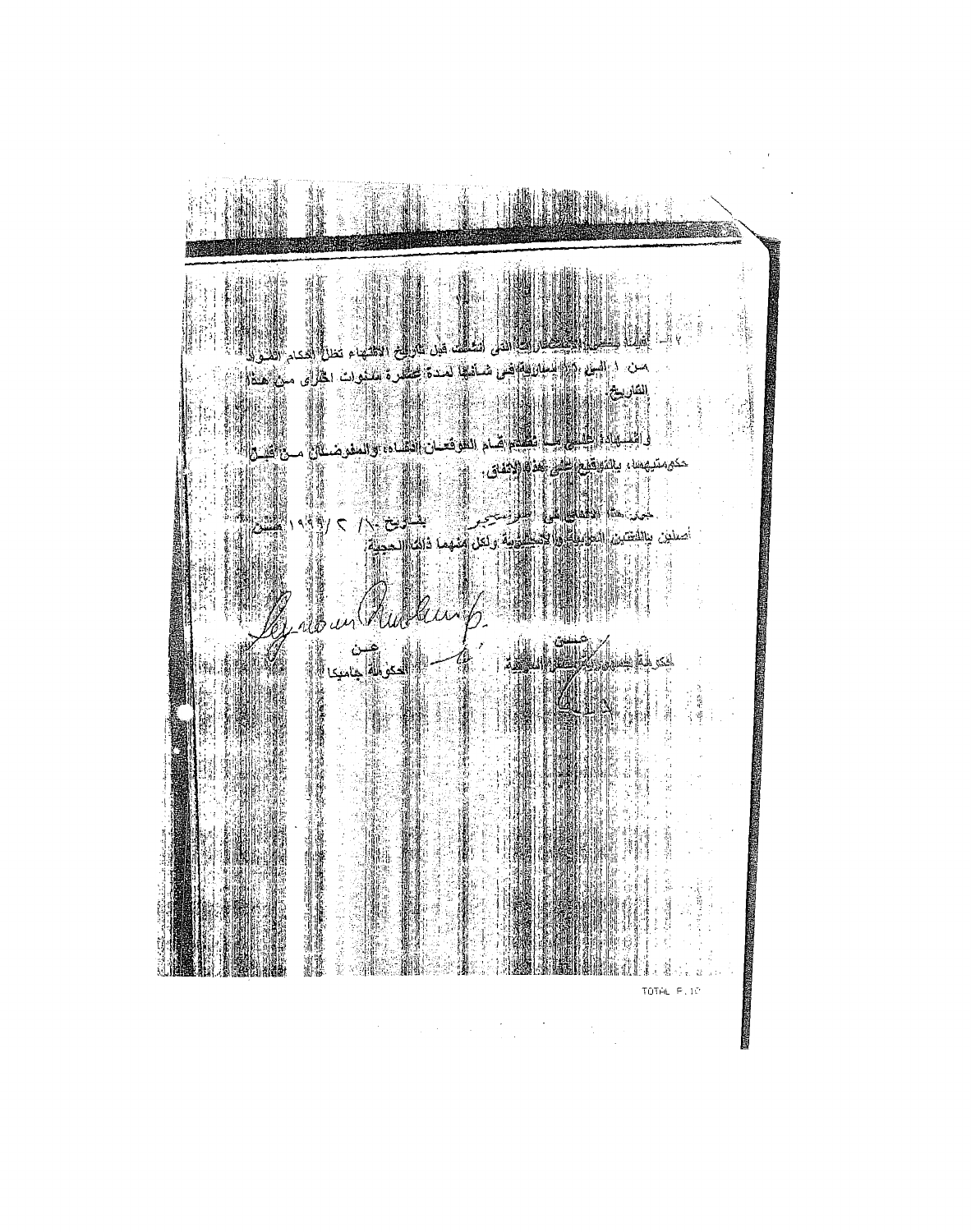### **AGREEMENT FOR THE PROMOTION AND PROTECTION OF INVESTMENTS BETWEEN THE ARAB REPUBUC OF EGYPT AND THE GOVERNMENT OF JAMAICA**

The Government of the Arab Republic of Egypt and the Government of Jamaica hereinafter referred to as the "Contracting Parties";

Desiring to create favourable conditions for greater economic cooperation between them, and in particular for investment by investors of one Contracting Party in the territory of the other, Contrecting Party;

Recognizing the need to promote and protect investment by investors of both Contrecting Parties and to stimulate the flow of investments and individual business initiatives in a manner. that will promote economic growth end development of both Contrecting Parties;

Heve egreed as follows:

### **ARTICLE 1**

# **DEFINITIONS FOR THE PURPOSES OF THIS AGREEMENT**

1) The term "investment" shall comprise every kind of asset invested by a natural or juridical person, including the Government of a Contracting Party, in the territory of the other Contracting Party in accordance with the laws and regulations' of that Contracting Party

Without restricting the generality of the foregoing the term "investment" shall includa:

a] movable and immovable property as well as any other property rights such as mortgages guarantees, pledges, usufruct and similar rights;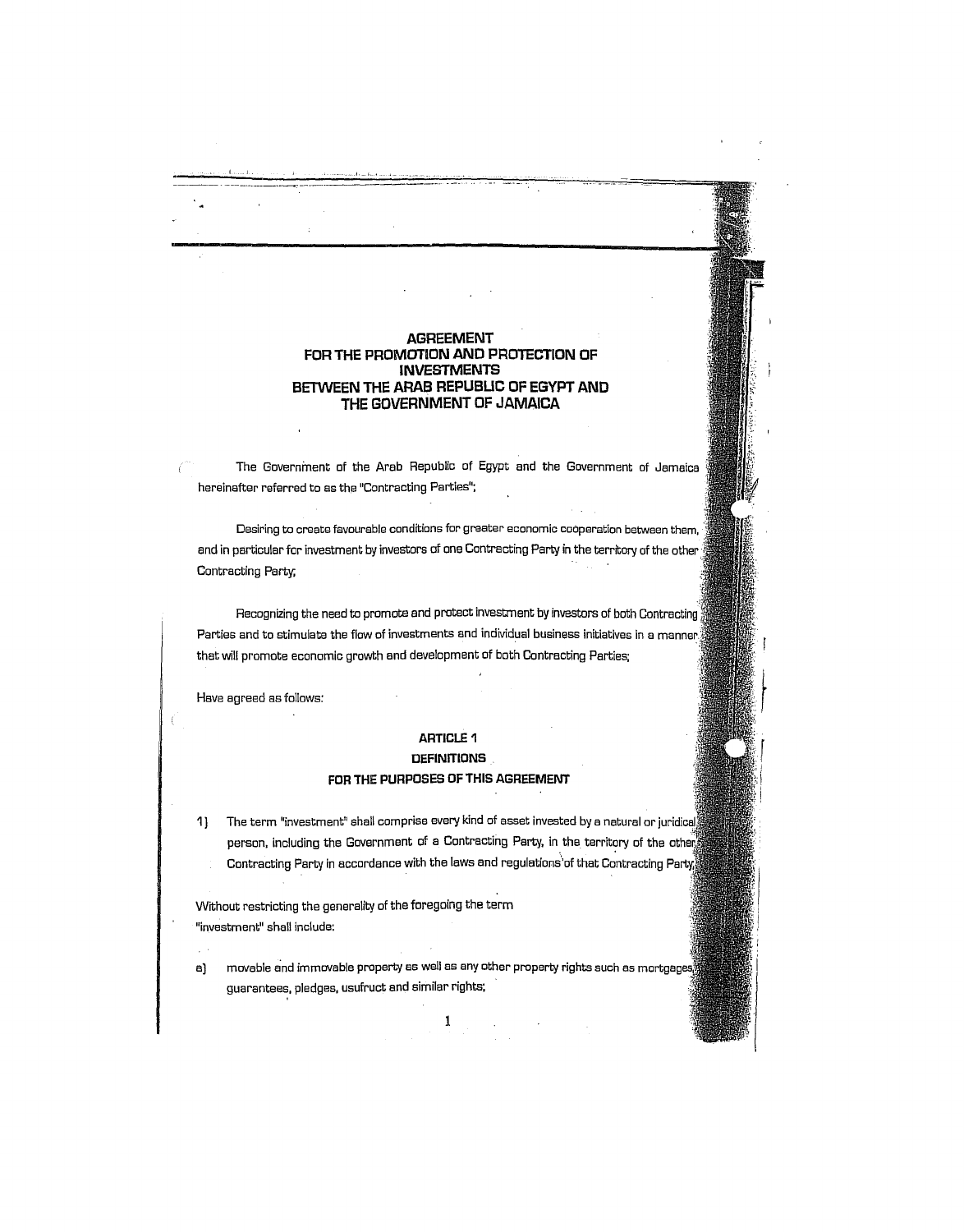- b) shares, stocks and debentures, or other rights or interests in such companies;
- cJ claims to money, or to any performanca having economic value associated with an investment;
- d) intellectual property rights including copyrights, trademarks, patents, industrial' designs, technical processes, knowhow, trade, juridical rights and goodwill;
- $e$ <sup> $0$ </sup> any rights conferred by laws or under contract and any licences and permits granted pursuant to law, including the concession to search for, extract, cultivate and exploit natural resources. A change in the form in which assets are invested does not affect their. character as investments.
- 2) The term "investor" shall mean any natural or juridical person, including the Government of a Contracting Party who invests in the territory of the other Contracting Party.
	- aJ "Natural person" means with respect to either Contracting Party a natural person holding the nationality of that Party in accordance with its laws.
	- b) "Juridical person" means, with respect to either Contracting Party, any entity established in accordance with, and recognized as a juridical person by its laws such as: public institutions; corporations; foundations; private companies; firms; and other organizations.
- 1 The term "returns" refers to income deriving from an investment in accordance with the definition contained above and includes, in particular, profits, dividends and interests.
- The term "territory" designates the land territory, air space and territorial waters of each  $\begin{array}{c} \hline \end{array}$ of the Contracting Parties, as well as the exclusive economic zone and the continental shelf that extends outside the limits of the territorial waters of each of the Parties, 'over which they have jurisdiction and soveraign rights pursuant to international law,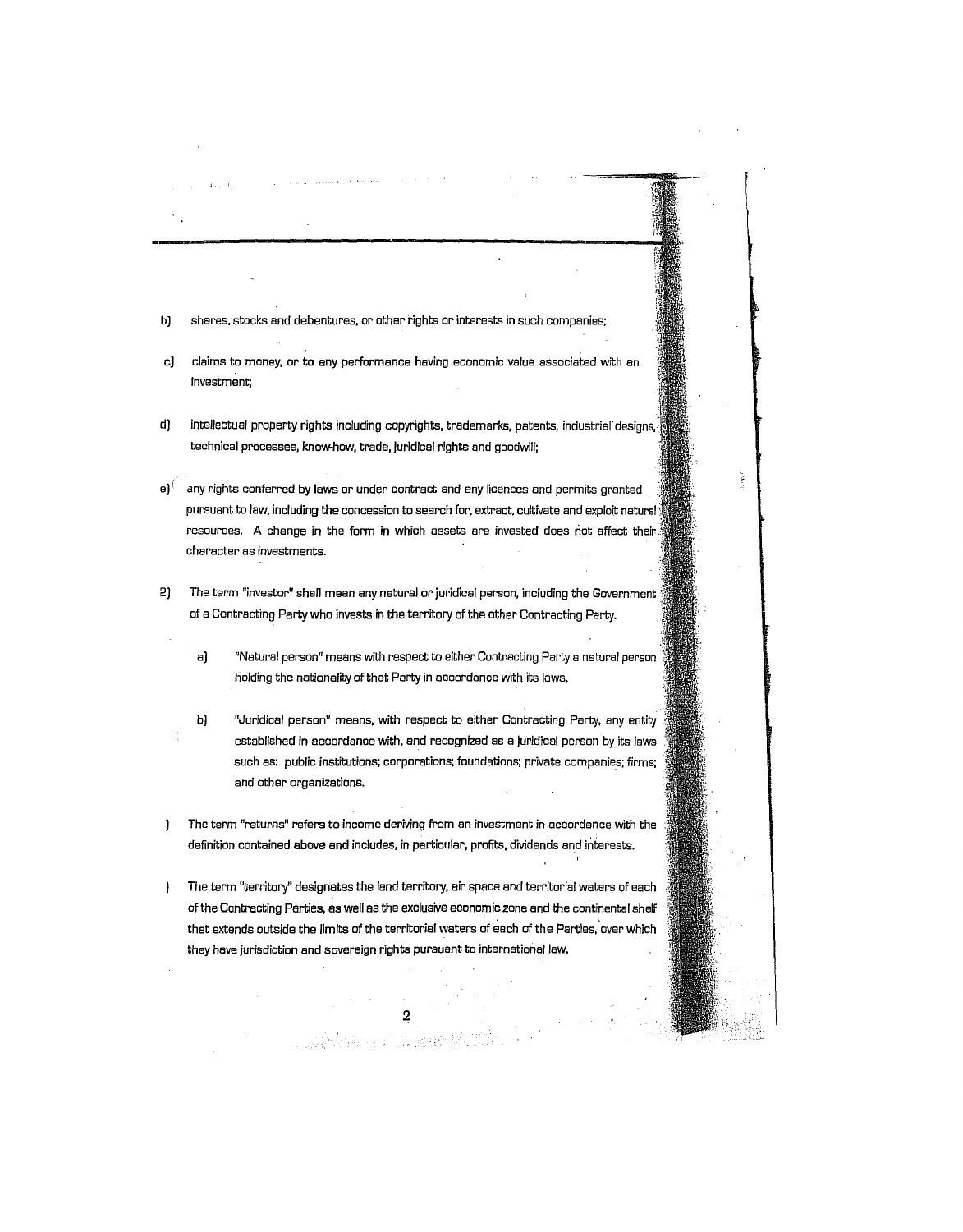# ARTICLE 2

### **PROMOTION AND PROTECTION OF INVESTMENTS**

- 1) Each Contracting Party shall encourage and create favourable conditions for investors of the other Contracting Party to invest in its territory, and subject to its right to exercise powers conferred by its laws, shall admit such investment. Each Contracting Party reserves the right to deny to any juridical person the advantages of this Agreement if nationals of any third state control such a juridical person and, in tha case of a juridical person of the other Party, it has no substantial business activities in the territory of the Party granting the advantages.
- 2) Investmenta of investors of each Contracting Party shall at all times be accorded fair and other Contracting Party no less than that enjoyed by its nationals. Neither Contracting Party shall in any way impair by unreasonable or discriminatory measures the management, maintenance, use, enjoyment and disposal of investments in its territory of investors of the other Contracting Party.
- 3] The Parties shall consult periodically with each other, through their respective investment promotion agencies, with a view to identifying investment opportunities within the territory of each other in various sectors of the economy so as to determine where investment would be most beneficial to them.

## ARTICLE 3 **TREATMENT DF INVESTMENTS**

1] Investments of investors of one Contrecting Party in tha territory of the other Contracting Party and also the returns therefrom shall receive treatment which is fair and equitable and not less favourable than thet accorded in respect of the investments of its own investors or the invastments of investors of any third state.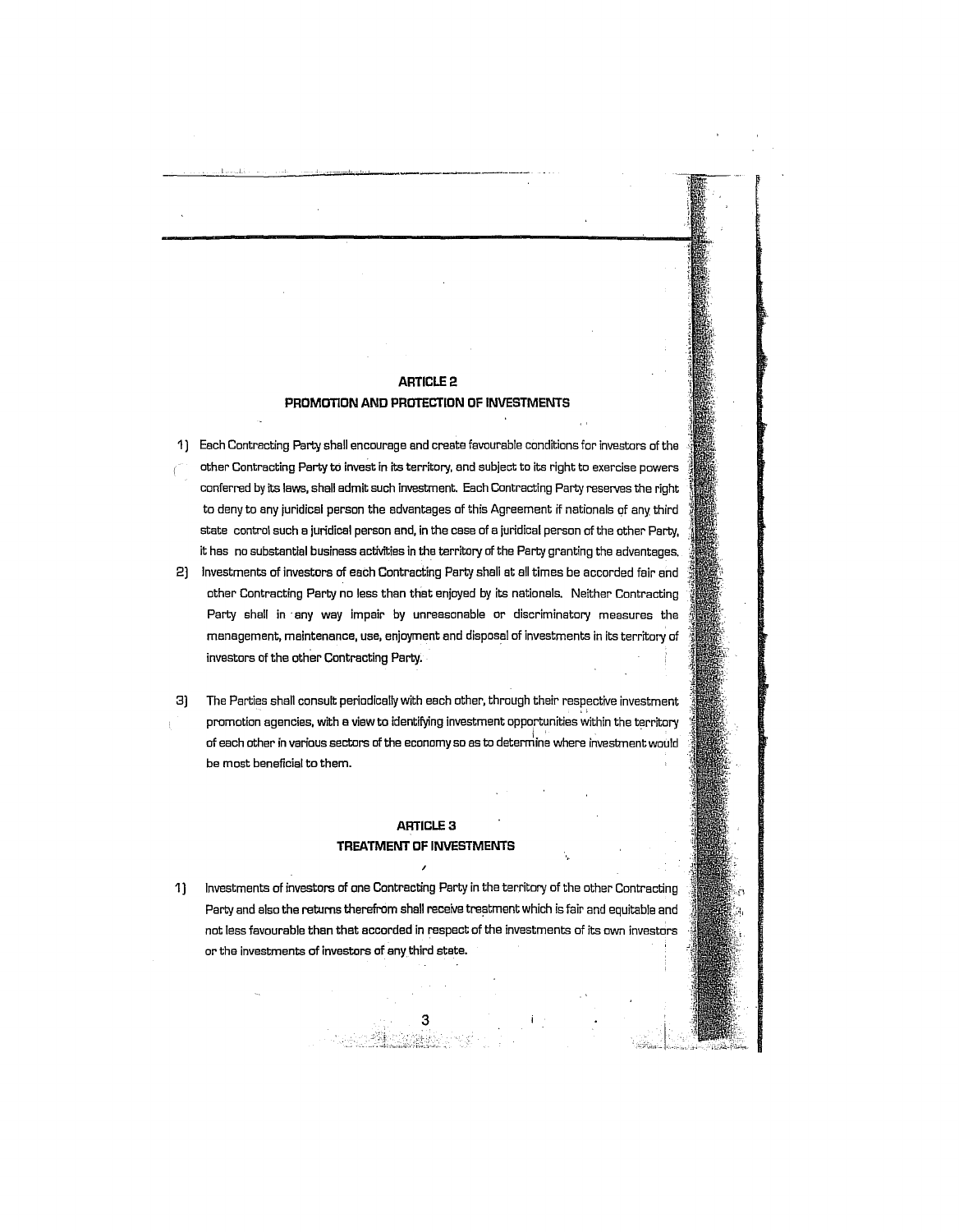- 2) Each Contracting Party shall in its territory accord to Investors of the other Contracting Party as regards the management, use, enjoyment or disposal of their investment, treatment which is fair and equitable and not less favourable than that which is accorded to its own investors or investors of any third state.
- 3] The provisions of this Article shall not be construed so as to oblige one Contracting Party to extend to the investors of tha other Contracting Party the benefit of any advantage or privilege resulting from:
	- a) Any existing or future custom union, free trade area, common market, any similar international agreement or any interim arrangement leading up to such customs union, free trade area, or common market to which either of the Contracting Parties is or may become a Party, or
	- b] Any international agreement or arrangement relating wholly or mainly to taxation or any domastic legislation relating wholly or mainly to taxation.

### ARTICLE 4

### **COMPENSATION FOR LOSSES**

 $\overline{1}$ 

Investors of one Contrecting Party whose investments in the territory of the other Contraoting Party suffer losses owing to war or other armed oonflicts, ravolution, a state of national emergency, revolt, insurrection or riot in the territory of the latter Contracting Party shall be accorded by the latter Contracting Party, as regards restitution, indemnification, oompensation or other settlement, treatmant no less favourable than that which the latter Contracting Party grants its own investors or to investors of any third stete. Any payment made under this Article shall be prompt, adequate, effective and freely transferagle.

#### ARTICLE 5

### **NATIONAUZATION AND EXPROPRIATION**

The nationalization, expropriation or any other measure of similar characteristics or effects that may be applied by the authorities of one Contracting Party against the invastments in its own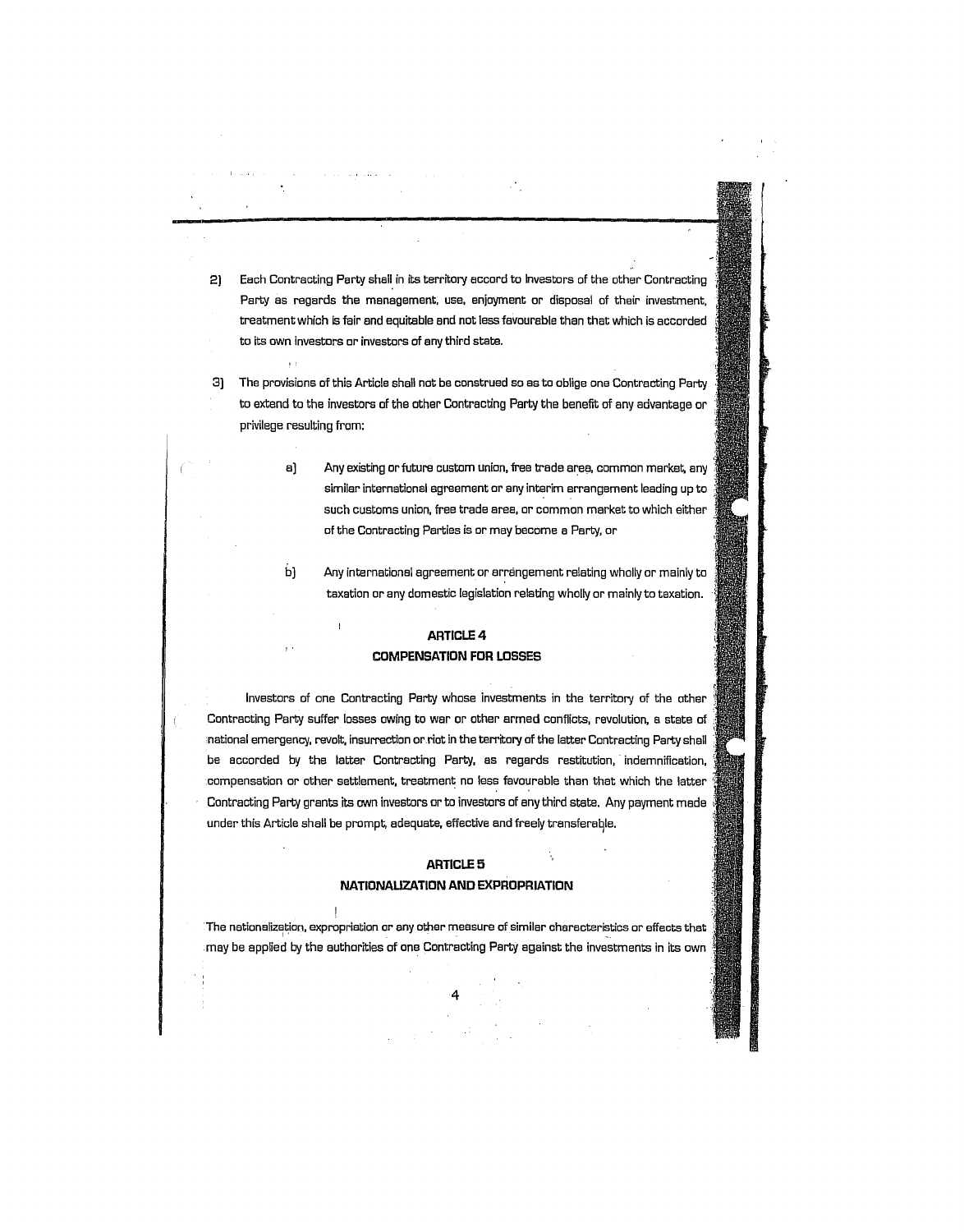territory of investors of the other Contracting Party must be applied exclusively for reasons of . public interest pursuant to the law. and shall in no casa ba discriminatory. The Contracting Party adopting such measures shall pay to the investor or his legal beneficiary adequate compensation in convertibla currency without unjustified delay.

## **ARTICLES TRANSFERS**

1) With regard to the investments made in its territory each Contracting Party shall grant to in it stors of the other Contracting Party the right to transfer freely the income deriving from, and othar payments related thereto. including particularly. but not exclusively. the following:

- a) Investment returns. as defined. in Article I;
- b] The indemnities provided for under Articles 4 and 5;

 $-1.11$ 

- c] The proceeds of the sele or liquidation. in full or part. of an investment provided. however. that in periods of exceptional balance of payments difficulties, transfers may be phased over a period of three years; and
- d] The salaries. wages and ather compensation received by the nationals of one Contracting Party who have obtained in the territory of the ather Contracting Party the corresponding work permits in relation to investment. in accordance with existing laws and regulations.

2] Transfers shall be effected without delay in freely convertible foreign currencies subject to existing laws and regulations.

### ARTICLE 7 **SUBROGATION**

In case one Contracting Party has granted any guarantee against non-commercial risks in respect of invastments by its investors in the territory to such investors under the said guarsntee. the other Contracting Party shall recognize the transfer of the right of such investor to the first .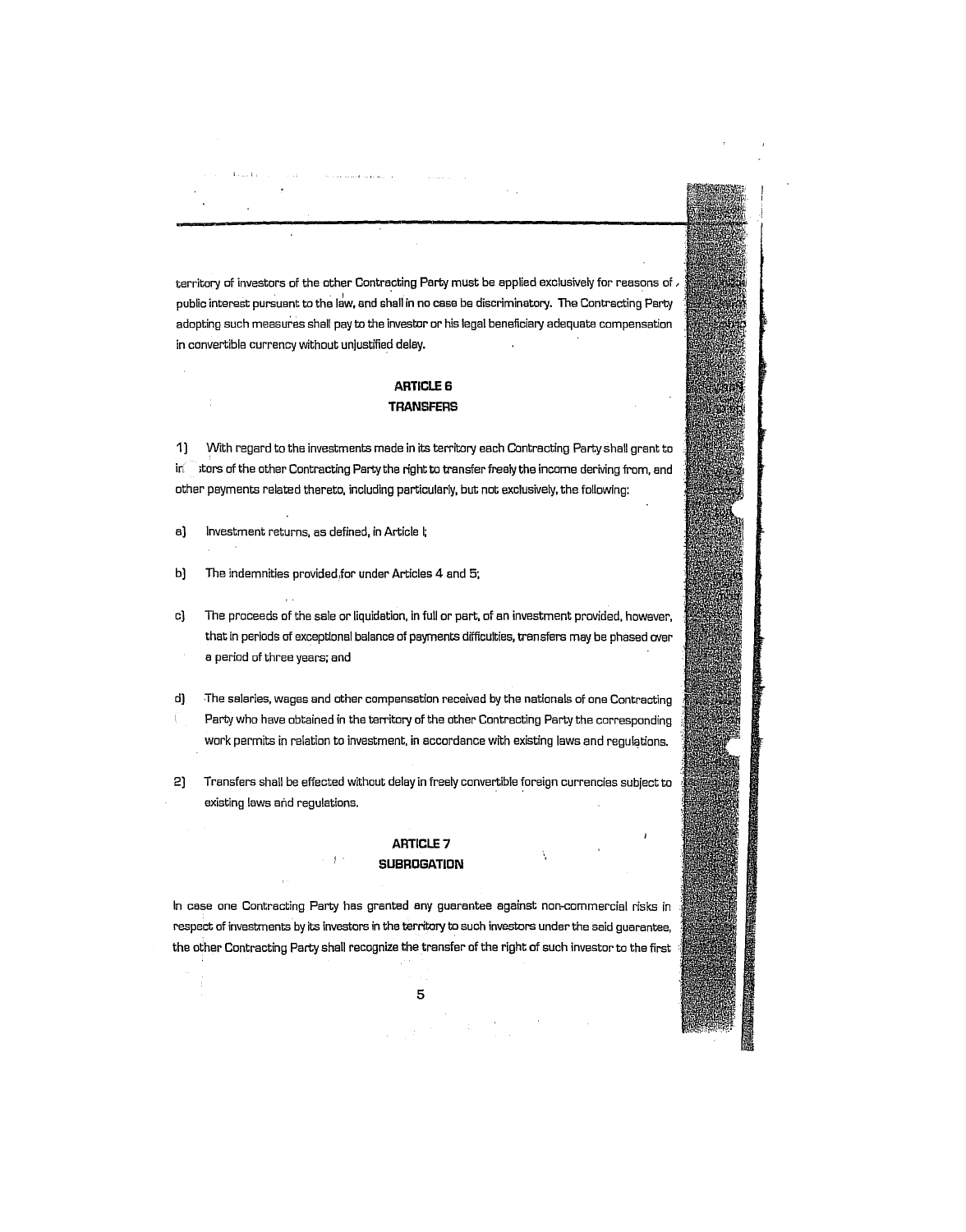mentioned Contracting Party. end tha subrogation of that Contracting Party shall not exceed the original rights of such invastors.

**MARKET COMPANY** 

# **ARTICLES SETTLEMENT OF INVESTMENT DISPUTES**

1] Any dispute which may arise between a Contracting Party and an investor of the other Contracting Party, shall be notified in writing, including detailed information, by the investo<sup>-</sup> to the host Contracting Party of the investment, and shall, if possible, be settled amicably.  $\frac{4}{3}$ 

 $2)$  If the dispute cannot be settled in this way within six months from the date of the written. notification mentioned in paragraph **[1).** it may be submitted upon request of either party to the dispute. either to:

a) The competent Courts of the Contracting Party in whose territory the investment was mede; ;

b) The International Center for the Settlement of Investment Disputes [ICSID) craated by the Convention on the Settlement of Investment Disputes between Stetes and Nationals of other Stetes opened for signature. in Washington D.C. on 18 Marcil 1965 once both Contracting Parties herein become member states thereof; or

c) **An** Ad-hoc Court of arbitration established under the Arbitration Rules of Procedure of the United Nations Commission on International Trade Law.

3) The dispute shall be settled in accordance with:

 $\mathbf{I}$ 

a) The Provisions of this agreement; ,

f), and the set of  $6^{+1}$ 

b) The National law of the Contracting Party in whose territory the investment was. made including its rules of conflict of laws; and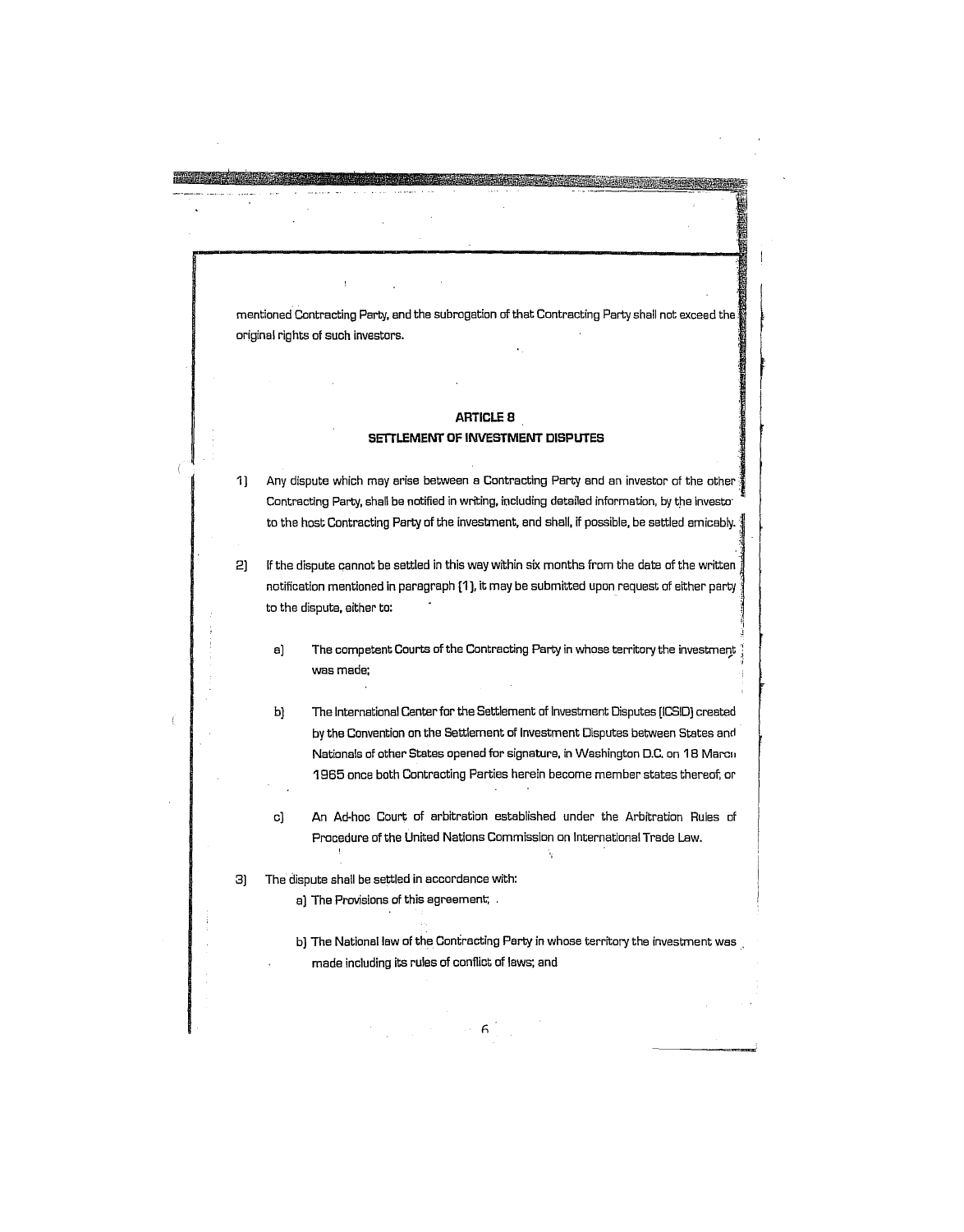c] principles of international law.

- 4) The decisions shall be final and binding on the Parties to the dispute. Each Contracting Party shall execute them in accordance with its laws.
- 5J Neither Contracting Party shall pursue through diplomatic channels any dispute unless:
- 

aJ the Secretery-General of the Centre or e Conciliation Commission or erbitral tribunal constittited by it decides that the dispute is not within the jurisdiction of the Centre; or

b) the other Contracting Party fails to comply with or abide by a final award rendered by an arbitration tribunal.

# **ARTICLES SETTLEMENT OF DISPUTES BETWEEN THE CONTRACTING PARTIES**

- 11 Disputes between the Contracting Parties Concerning the interpretation or application of this Agreement shall be settled through negotiations.
- 2J If the dispute cannot be so settled within six months from the start of the negotiation. it shall upon the request of either Contracting Party. be submitted to an arbitral tribunal. in accordance with the provisions of this article.

3J The Arbitral Tribunal shall be constituted in the following way: Each Contracting Party shall appoint an arbitrator and these two arbitrators shall then select a national of a third State who shall act as chairman. The arbitrators shall be appointed within three months and the Chairman within five months from the date on which either of the tWo Contracting Parties informed the other Contracting Party of its intention to submit the dispute to arbitration.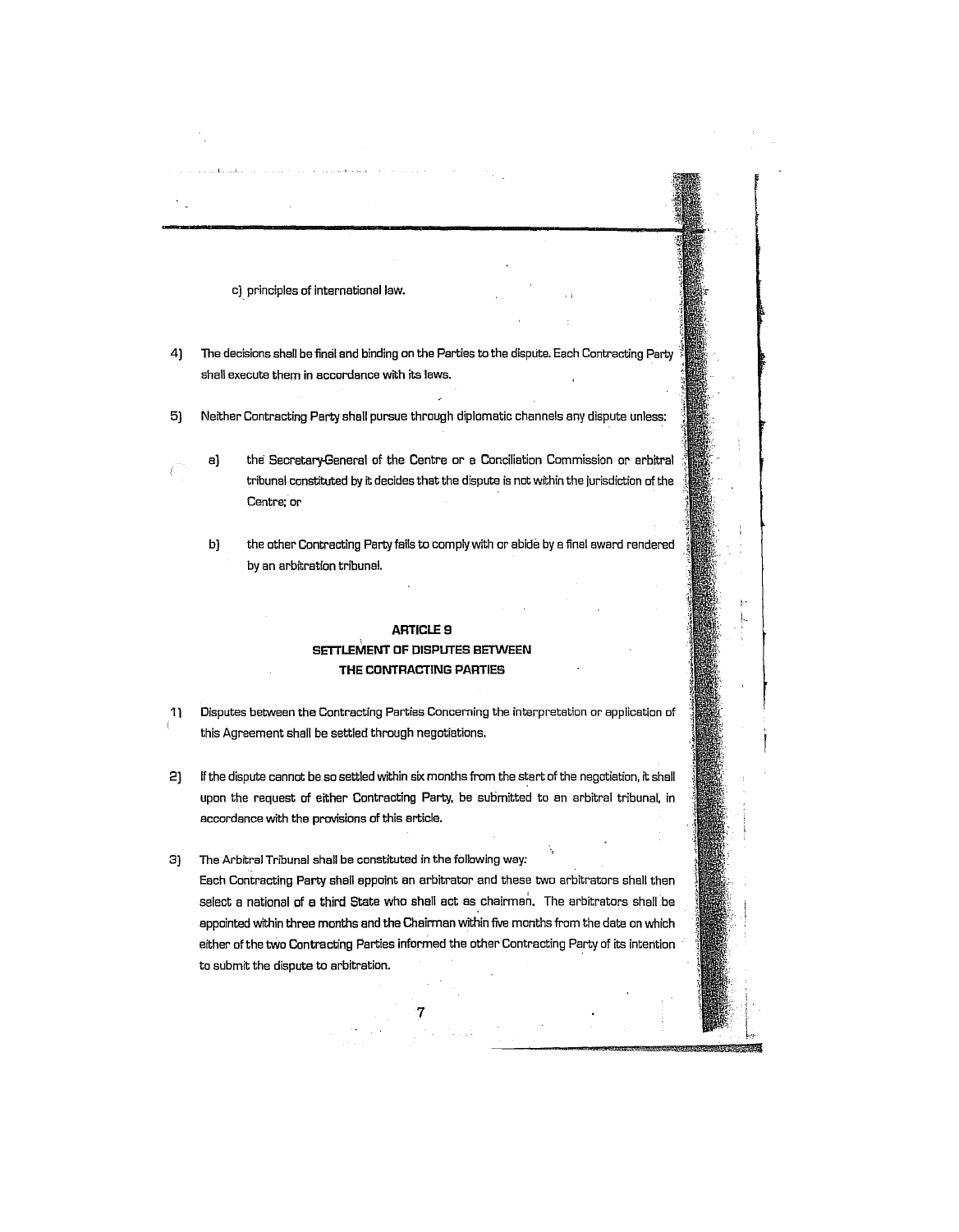- 4) If within the periods specified in paragraph (3) of this Article, the necessary appointments have not been made, either Contracting Party may, in the absence of any other agreemant, invite the President of the International Court of Justice to make any necessary appointments. If the President is a national of either Contracting Party or if he is otherwise' prevented from discharging the said function, the Vice-President shall be invited to make the necessary appointments. If the Vice-President is a national of either Contracting Party or if he too is prevented from discharging the said function, the member of the International Court of Justice next in seniority, who is not a national of either Contracting Party shall be invited to make the necessary appointments.
- 5) The Arbitral Tribunal shall issue its decision on the basis of the rules contained in this Agreement and in other agreements in force between the Contracting Party, as well es ' principles of International Law.
- 6J The Arbitral Tribunal shall determine its own procedure and shall reach its decision by a' majority of votes. Such decision shall be final and binding on both Contracting Parties. Each Contracting Party shall bear the cost of its own arbitrator and its Counsel in the arbitral proceedings. The cost of the Chairman and the remaining costs shell be borne in equal parts by both Contracting Parties.,

## **ARTICLE 10 GENERAl. EXCEPTIONS**

1) Investments in cultural industries are exempt from the provisions of this Agreement. "Cultural industries" means natural persons or enterprises engaged in any of the following activities:

a] the publication, distribution, or sale of books, magazines, periodicals or newspapers in print or machine readable form but not including the sole activity of printing or: typesetting any of the foregoing;

**SAME AND ASSESSED AT LCCC.**